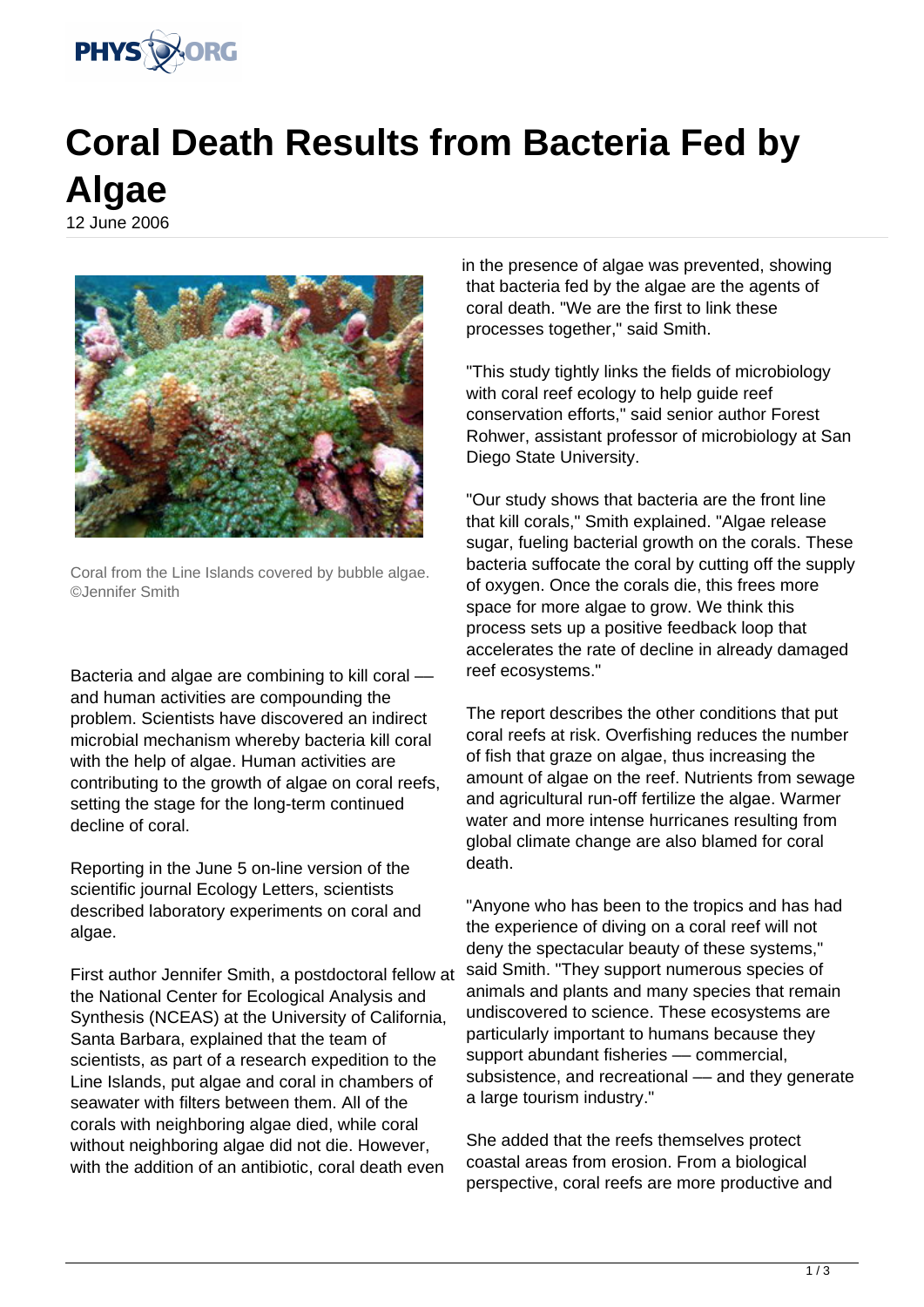

support more species than any other marine ecosystem on the planet. While more reefs die every year due to an onslaught of human impacts, many scientists are hopeful that it is not too late to stop the destruction. She mentioned that there is a lot of excitement within the scientific community to begin working towards reef restoration and recovery in areas that have been heavily degraded.

Co-author Enric Sala said, "On certain coral heads I witnessed about half of the coral alive and half dead and covered by fleshy algae. In between the living half and the algae there was a 'band of sickness and death.' I thought, as many others did, that the corals were dying because of a disease, something unknown. But what we found is that the algae are enhancing the coral disease."

Sala is leader of the Line Islands Expedition and is an associate professor at UC San Diego's Scripps Institution of Oceanography. He is also deputy director of the Center for Marine Biodiversity and Conservation there. Sala explained that for hundreds of thousands of years there have been natural disturbances, such as hurricanes, and coral reefs have always recovered. But now, because of threats such as global warming and pollution, the reefs are losing their ability to recover because humans are adding so many more disturbances to the ocean ecosystem. "In the same way that we take care of our bodies and treat illnesses, we cannot pretend to have healthy coral reefs by addressing individual threats," he said. "The human shadow is longer than we thought and there are invisible, lethal threats that we induce."

Co-author Stuart Sandin, a postdoctoral researcher in Sala's group, said, "This research highlights a little-appreciated, yet critically important interaction between algae and corals, key players on the coral reef. As algae become more abundant on reefs, through the effects of overfishing and pollution, there are indirect effects that accelerate further loss of corals. On the flip side, however, if algae are controlled by abundant fish populations, then the reef gains a capacity for recovery from other forms of disturbance, like hurricanes and sea warming."

A video entitled The Maintenance of Coral Reef Health, produced in Forest Rohwer's lab, describes

the research reported in the article. It is located at: [www.coralreefmultimedia.org/](http://www.coralreefmultimedia.org/)

Source: University of California, Santa Barbara